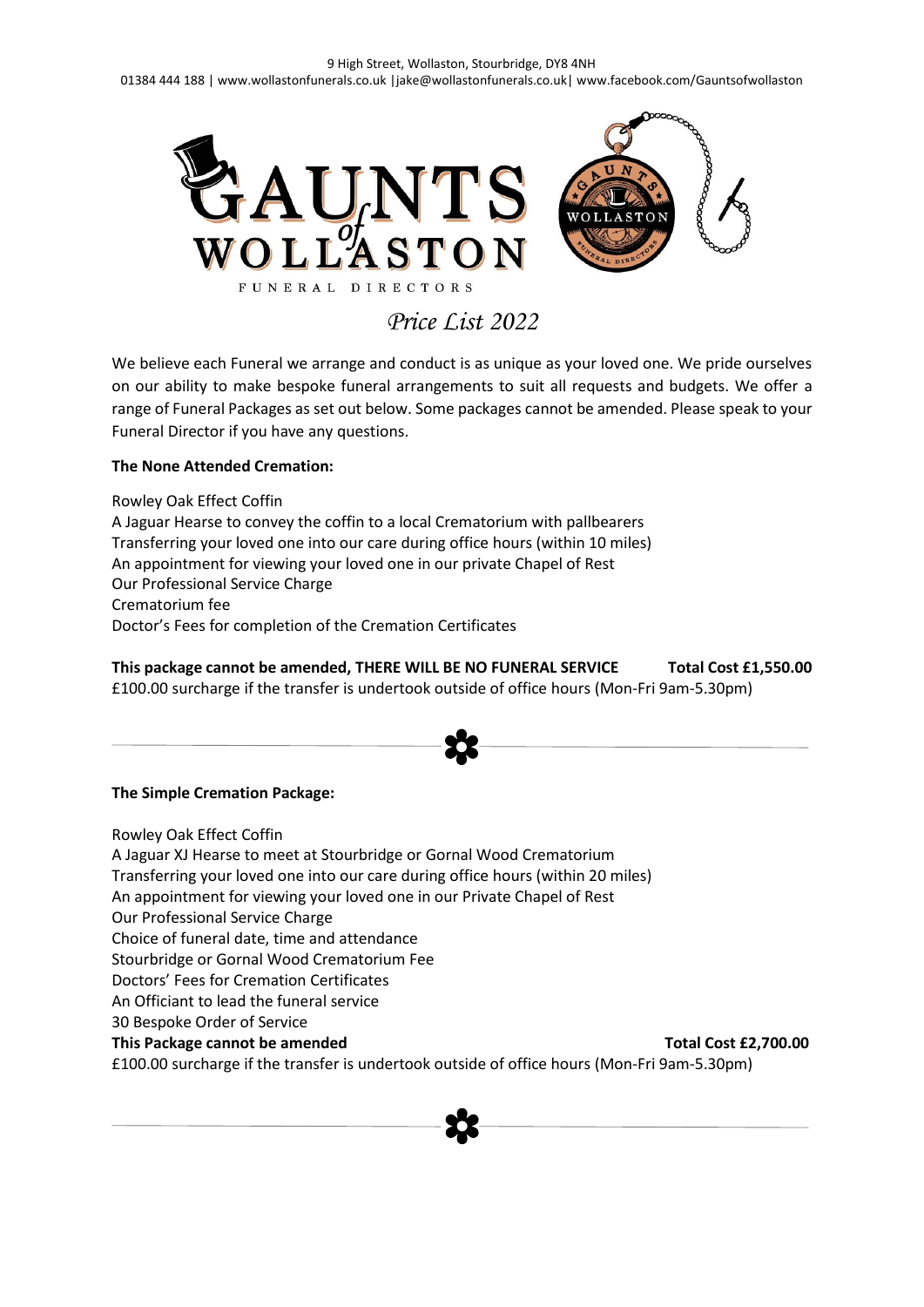## **The Traditional Cremation Package:**

A choice of selected Veneered Oak or Mahogany Coffin A Jaguar Hearse and One Limousine to leave from a local private address Transferring your loved one into our care during office hours (within 20 miles) Our Professional Service Charge Choice of funeral date, time and attendance Unlimited appointments for viewing your loved one in our Private Chapel of Rest Stourbridge Crematorium Fee An Officiant to lead the Funeral Service Doctors' Fees for completion of the Cremation Forms Provision of Collection of Donations Large Scatter Tube for housing the cremated remains 30 bespoke Order of Service **Total Cost £3,400.00** £100.00 surcharge if the transfer is undertook outside of office hours (Mon-Fri 9am-5.30pm)

## **This package can be amended to suit your requirements**



## **The Traditional Burial Package: For Dudley MBC Cemeteries**

A choice of selected Veneered Oak and Mahogany Coffins A Jaguar Hearse and One Limousine to leave from a local private address Transferring your loved one into our care (within 20 miles) Our Professional Service Charge Choice of funeral date, time and attendance Unlimited use of our Private Chapel of Rest New Grave and Interment for ONE DUDLEY RESIDENT (£3,487.00 as set out by Dudley MBC) Use of Crematorium Chapel for the Funeral Service An Officiant to lead the Funeral Service Provision of Collection of Donations 30 Bespoke Order of Service **Total Cost £6,100.00** £100.00 surcharge if the transfer is undertook outside of office hours (Mon-Fri 9am-5.30pm)

## **This package can be amended to suit your requirements**



**The above packages are inclusive of Funeral Directors fees and Disbursements.**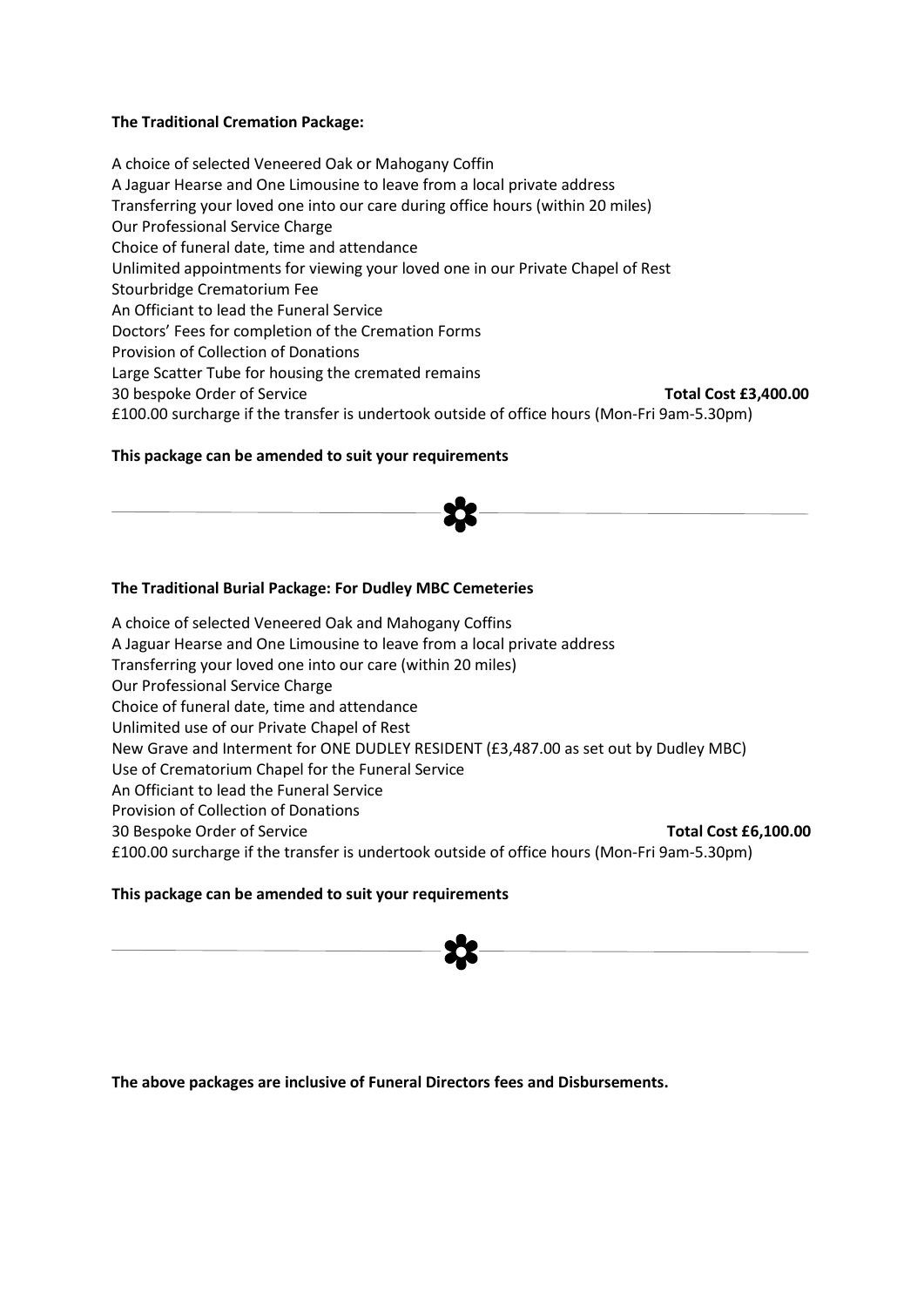## **Coffins and Caskets:**

| <b>Coffins</b>                             |                |  |  |
|--------------------------------------------|----------------|--|--|
| Journeyman                                 | £325.00        |  |  |
| Oliver                                     | £375.00        |  |  |
| Hingley                                    | £450.00        |  |  |
| Joiner                                     | £525.00        |  |  |
| Regis                                      | £600.00        |  |  |
| Wollaston                                  | £660.00        |  |  |
| President                                  | £700.00        |  |  |
| <b>English Made</b>                        | £720.00        |  |  |
| Hasbury                                    | £750.00        |  |  |
| Romsley                                    | £775.00        |  |  |
| Oakham                                     | £820.00        |  |  |
| Engineer                                   | £875.00        |  |  |
| Vatican                                    | £975.00        |  |  |
|                                            | <b>Caskets</b> |  |  |
| <b>Stanley Oak Casket</b>                  | £775.00        |  |  |
| Neptune Orchid                             | £1,500.00      |  |  |
| Apollo Silver or White                     | £1,500.00      |  |  |
| Omega                                      | £1,650.00      |  |  |
| Essence White, Blue or Silver              | £1,850.00      |  |  |
| Indigo                                     | £1,900.00      |  |  |
| Heritage                                   | £2,000.00      |  |  |
| <b>Blue Rise</b>                           | £2,100.00      |  |  |
| <b>Bespoke</b>                             |                |  |  |
| Reflections Catalogue Design               | £600.00        |  |  |
| Reflections Bespoke Design                 | £695.00        |  |  |
| Pathway                                    | £795.00        |  |  |
| Glitter, Expressions & Glitter Expressions | £795.00        |  |  |
| <b>Country Range (Wicker)</b>              |                |  |  |
| Cardboard Coffin                           | £450.00        |  |  |
| <b>E</b> Willow                            | £475.00        |  |  |
| <b>Bamboo</b>                              | £600.00        |  |  |
| Seagrass                                   | £720.00        |  |  |
| Daisy Premium Woven                        | £775.00        |  |  |
| <b>English Willow</b>                      | £825.00        |  |  |
| Natural Legacy Wollen                      | £925.00        |  |  |

## **Transferring and Care of Deceased:**

| <b>Transferring Your Loved One Into Our Care</b> |                         |  |  |
|--------------------------------------------------|-------------------------|--|--|
| Transferring your loved one into our care from   | Package price + £100.00 |  |  |
| a local address out of office hours              |                         |  |  |
| <b>Caring For Your Loved One</b>                 |                         |  |  |
| Embalming, preparation of deceased &             | £120.00                 |  |  |
| unlimited use of a Private Chapels of Rest       |                         |  |  |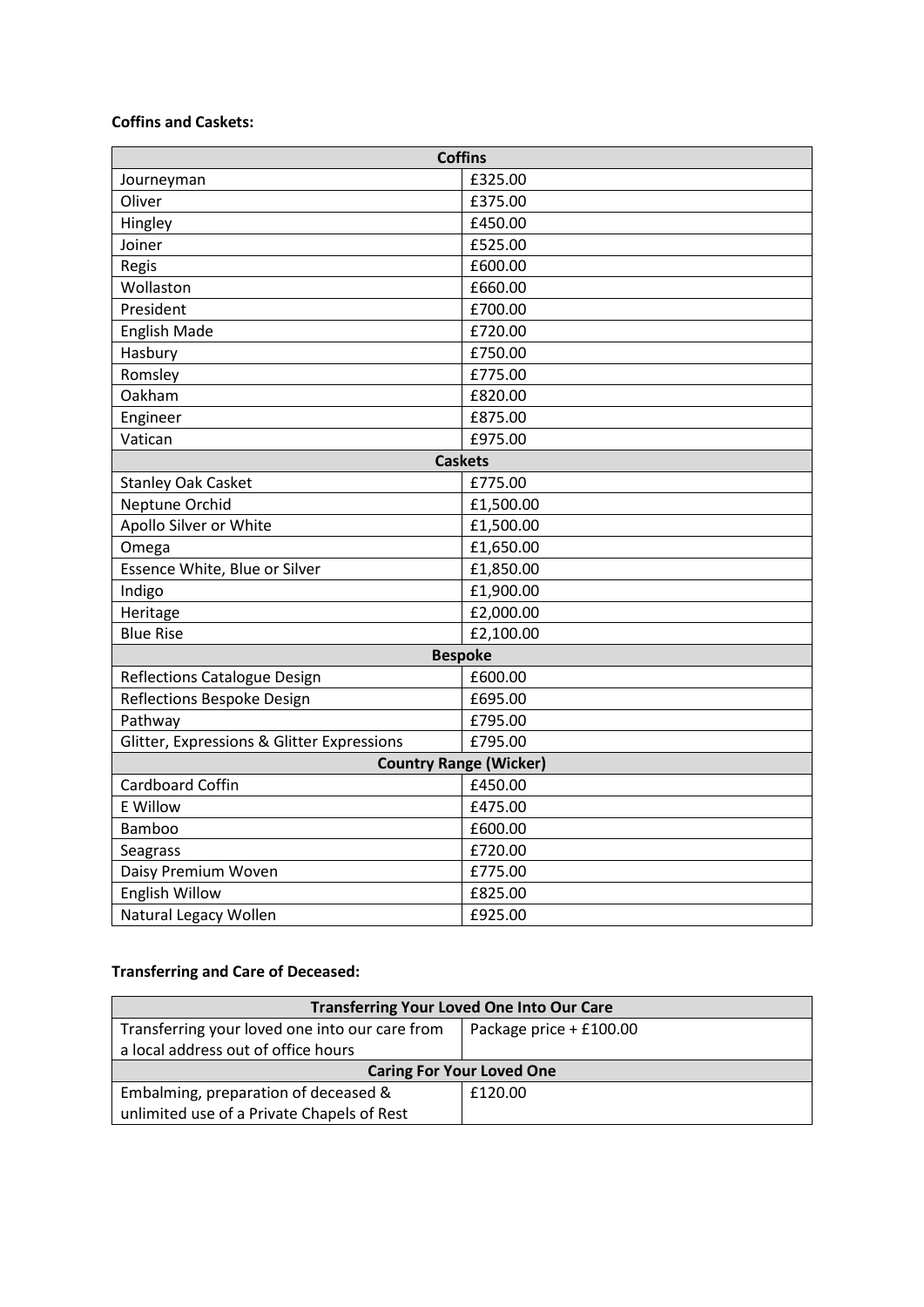## **Vehicles and Transportation:**

| <b>Our Fleet</b>                     |                      |  |
|--------------------------------------|----------------------|--|
| Provision of a Jaguar XJ Limousine   | <b>FROM £250.00</b>  |  |
| <b>Horse Drawn</b>                   |                      |  |
| Provision of 2 x Horses and Carriage | FROM £900.00         |  |
| Provision of 4 x Horses and Carriage | FROM £1,600.00       |  |
| <b>Motorbikes and Alternative</b>    |                      |  |
| Provision of Motorbike Hearse        | FROM £900.00         |  |
| Provision of Alternative Hearse      | Price On Application |  |

## **Optional Extra's:**

| Order of Service (4 page print) (8 page print) | £2.00 per copy $\vert$ £2.50 per copy |
|------------------------------------------------|---------------------------------------|
| <b>Floral Tributes</b>                         | Price On Application                  |
| Placing a notice of death in the newspaper     | Price On Application                  |
| Dove Release (up to 6 doves)                   | £120.00                               |
| Piper, Soloist, Choir                          | <b>FROM £120.00</b>                   |
| Removal of a lawn type headstone               | <b>FROM £275.00</b>                   |
| Removal of a kerb set headstone                | <b>FROM £750.00</b>                   |
| Providing a Large Scatter Tube                 | £40.00                                |
| Providing a bespoke Scatter Tube               | <b>FROM £60.00</b>                    |
| Ashes casket                                   | <b>FROM £100.00</b>                   |
| <b>Personalised Ashes Casket</b>               | FROM £160.00                          |
| Out of Hours viewing or arrangements           | <b>FROM £50.00</b>                    |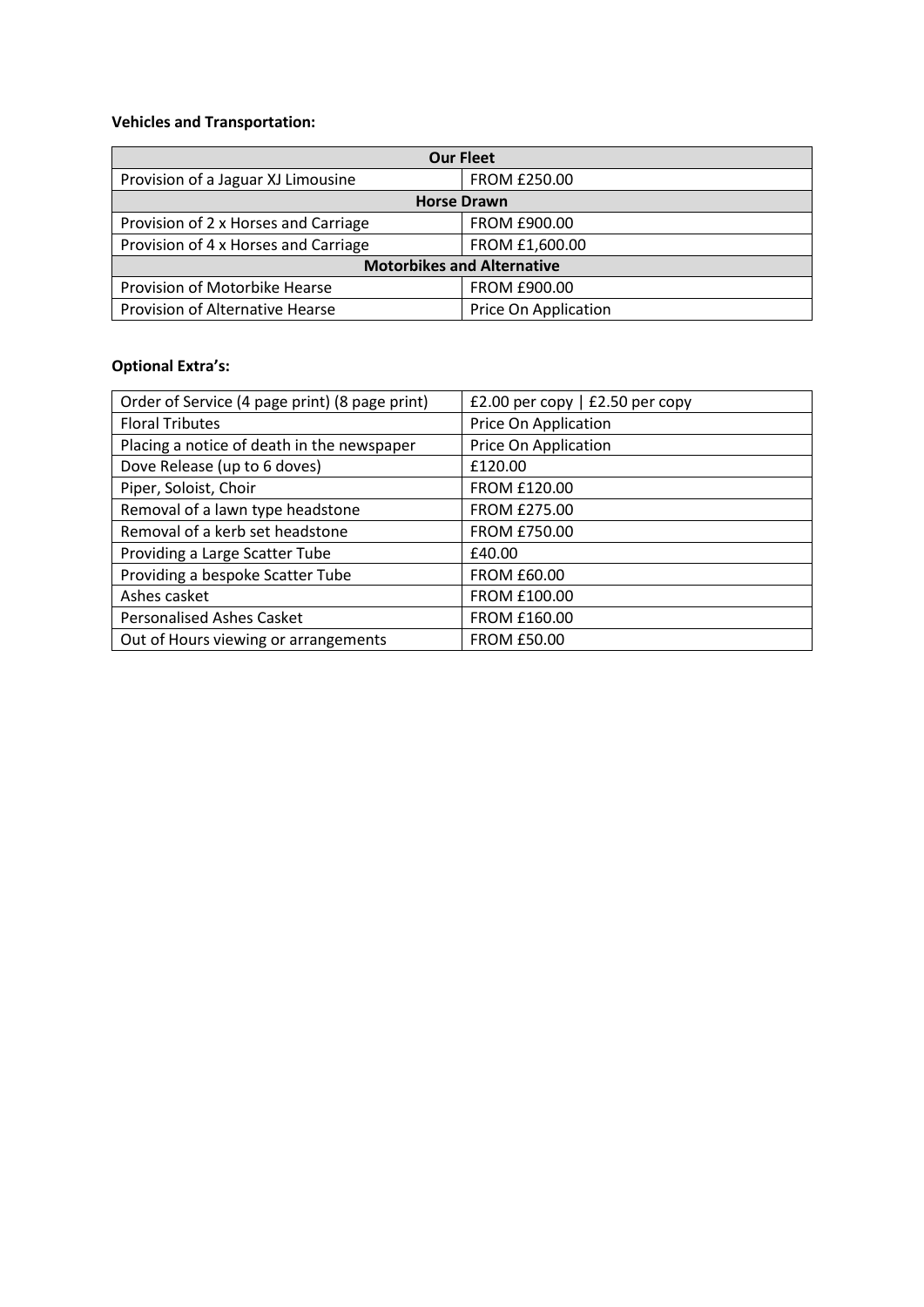# *Rose Catering*



We are able to cater in the comfort of your own home or other outside venues. Attendance, service, waiting and cleaning up service available please speak to your Funeral Director for more information. Some variants of our menu may occur but a suitable substitute will always be provided. Should our menu not meet your specifications we would be happy to discuss this with you and prepare one that will. All dietary requirements can be catered for with 48 hours' notice needed for numbers and special requests.

| Menu 1                                                                                            | £3.50 per person                                                                                      |  |  |  |
|---------------------------------------------------------------------------------------------------|-------------------------------------------------------------------------------------------------------|--|--|--|
| Unlimited Tea, Coffee, Orange Juice and Biscuits                                                  |                                                                                                       |  |  |  |
|                                                                                                   |                                                                                                       |  |  |  |
| Menu <sub>2</sub><br>£7.50 per person                                                             |                                                                                                       |  |  |  |
|                                                                                                   | A selection of sandwiches on white and wholemeal bread. English Cheddar and Red Leicester grated      |  |  |  |
|                                                                                                   | cheese. Freshly cooked meat and finest red salmon, all served with a salad garnish. A selection of    |  |  |  |
| crisps and savoury biscuits. Unlimited tea, coffee and orange juice                               |                                                                                                       |  |  |  |
|                                                                                                   |                                                                                                       |  |  |  |
| Menu <sub>3</sub><br>£8.50 per person                                                             |                                                                                                       |  |  |  |
|                                                                                                   | A selection of sandwiches on white and wholemeal bread. English Cheddar and Red Leicester grated      |  |  |  |
|                                                                                                   | cheese. Freshly cooked meat and finest red salmon, all served with a salad garnish. A selection of    |  |  |  |
| crisps and savoury biscuits.                                                                      |                                                                                                       |  |  |  |
| A selection of fresh cakes, sponge and fruit. Unlimited tea, coffee and orange juice              |                                                                                                       |  |  |  |
|                                                                                                   |                                                                                                       |  |  |  |
| Menu <sub>4</sub><br>£9.50 per person                                                             |                                                                                                       |  |  |  |
|                                                                                                   | A selection of sandwiches on white and wholemeal bread. English Cheddar and Red Leicester grated      |  |  |  |
|                                                                                                   | cheese. Freshly cooked meat and finest red salmon, all served with a salad garnish. A selection of    |  |  |  |
|                                                                                                   | crisps and savoury biscuits. Pork pies, chicken nibbles, sausage on sticks, sausage rolls. Cheese and |  |  |  |
| pineapple, mini scotch eggs, quiche. A selection of fresh cakes, sponge and fruit. Unlimited tea, |                                                                                                       |  |  |  |
| coffee and orange juice                                                                           |                                                                                                       |  |  |  |
|                                                                                                   |                                                                                                       |  |  |  |
| <b>Alcoholic Drinks</b>                                                                           | £2.00 per glass                                                                                       |  |  |  |
| Red or White wine. Dry or sweet sherry                                                            |                                                                                                       |  |  |  |
|                                                                                                   |                                                                                                       |  |  |  |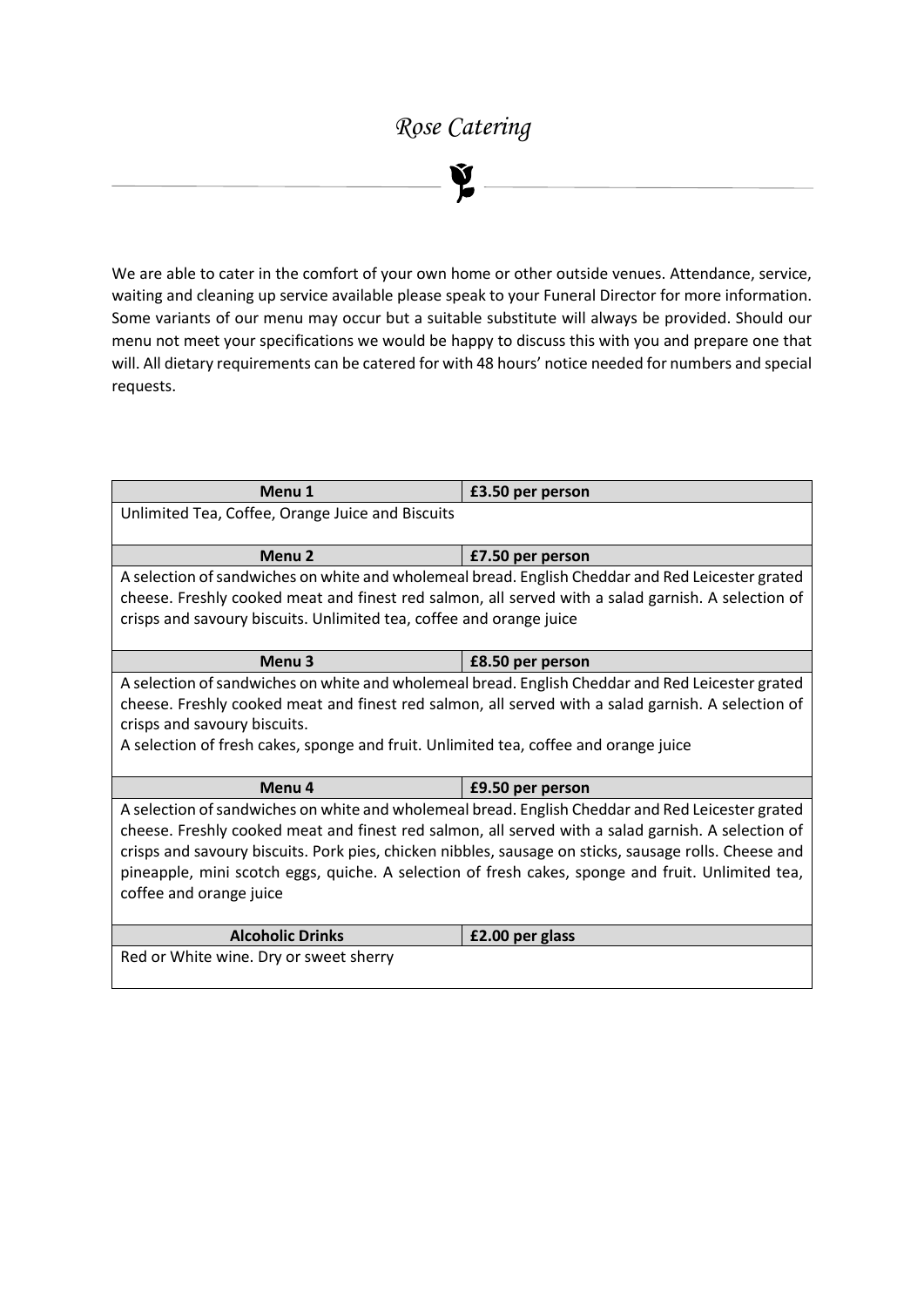# *Crematorium and Cemetery Fees:* (correct as of Jan 2021)

| <b>Sandwell MBC</b><br><b>Rowley Regis &amp;</b><br><b>Sandwell Valley</b><br>Crematorium |      | <b>Dudley MBC</b><br><b>Gornal Wood and</b><br>Stourbridge<br>Crematorium |      | <b>Birmingham City</b><br><b>Council Lodge Hill,</b><br><b>Yardley and Sutton</b><br>Crematorium |       | <b>Wyre Forrest</b><br>Crematorium |       |
|-------------------------------------------------------------------------------------------|------|---------------------------------------------------------------------------|------|--------------------------------------------------------------------------------------------------|-------|------------------------------------|-------|
| <b>Cremation Fee</b>                                                                      | £829 | <b>Cremation Fee</b>                                                      | £948 | <b>Cremation fee</b>                                                                             | £833  | <b>Cremation Fee</b>               | £999  |
| (full service)                                                                            |      | (full service)                                                            |      | (full service)                                                                                   |       | (full service)                     |       |
| <b>Extended</b>                                                                           | £157 | <b>Extended Time</b>                                                      | £182 | <b>Extended time</b>                                                                             | £303  | <b>Extended time</b>               | £500  |
| <b>Time</b>                                                                               |      |                                                                           |      |                                                                                                  |       |                                    |       |
| <b>Visual Tribute</b>                                                                     | £70  | <b>Visual Tribute</b>                                                     | £70  | <b>Visual Tribute</b>                                                                            | P.O.A | <b>Visual Tribute</b>              | P.O.A |

| <b>Sandwell MBC</b>                                                                      |                           |                          |  |  |
|------------------------------------------------------------------------------------------|---------------------------|--------------------------|--|--|
| Rowley Regis, Thimblemill, Heath Lane, Oldbury, Uplands, Fallings Heath, Tipton Cemetery |                           |                          |  |  |
| New Lawn Grave for 1 person                                                              | For residents of Sandwell | Non-resident of Sandwell |  |  |
|                                                                                          | £2,127.00                 | £2,765.00                |  |  |
| <b>New Lawn Grave for 2 persons</b>                                                      | For residents of Sandwell | Non-resident of Sandwell |  |  |
|                                                                                          | £2,209.00                 | £2,872.00                |  |  |
| <b>New Lawn Grave for 3 persons</b>                                                      | For residents of Sandwell | Non-resident of Sandwell |  |  |
|                                                                                          | £2,289.00                 | £2,976.00                |  |  |
| Interment fee                                                                            | For residents of Sandwell | Non-resident of Sandwell |  |  |
|                                                                                          | £1,140.00                 | £1,482.00                |  |  |
| <b>Cremated Remains Plot</b>                                                             | For residents of Sandwell | Non-resident of Sandwell |  |  |
| (up to 4 cremated remains)                                                               | £1,426.00                 | £1854.00                 |  |  |
| <b>Cremated Remains Interment</b>                                                        | For residents of Sandwell | Non-resident of Sandwell |  |  |
|                                                                                          | £353.00                   | £459.00                  |  |  |

| <b>Dudley MBC</b>                                                                          |                         |                        |  |  |
|--------------------------------------------------------------------------------------------|-------------------------|------------------------|--|--|
| Dudley, Stourbridge, Gornal Wood, Lye and Wollescote, Cradley, Halesowen and Brierley Hill |                         |                        |  |  |
|                                                                                            | <b>Cemetery</b>         |                        |  |  |
| <b>New Grave Fee</b>                                                                       | For residents of Dudley | Non-resident of Dudley |  |  |
|                                                                                            | £2,348.00               | £4,696.00              |  |  |
| Interment for 1 person                                                                     | For residents of Dudley | Non-resident of Dudley |  |  |
|                                                                                            | £1,139.00               | £2,278.00              |  |  |
| Interment for 2 persons                                                                    | For residents of Dudley | Non-resident of Dudley |  |  |
|                                                                                            | £1,282.00               | £2,564.00              |  |  |
| <b>Interment for 3 persons</b>                                                             | For residents of Dudley | Non-resident of Dudley |  |  |
|                                                                                            | £1,566.00               | £3,132.00              |  |  |
| <b>Cremated Remains Plot</b>                                                               | For residents of Dudley | Non-resident of Dudley |  |  |
|                                                                                            | £1,205.00               | £2,410.00              |  |  |
| <b>Cremated Remains Interment</b>                                                          | For residents of Dudley | Non-resident of Dudley |  |  |
|                                                                                            | £468.00                 | £936.00                |  |  |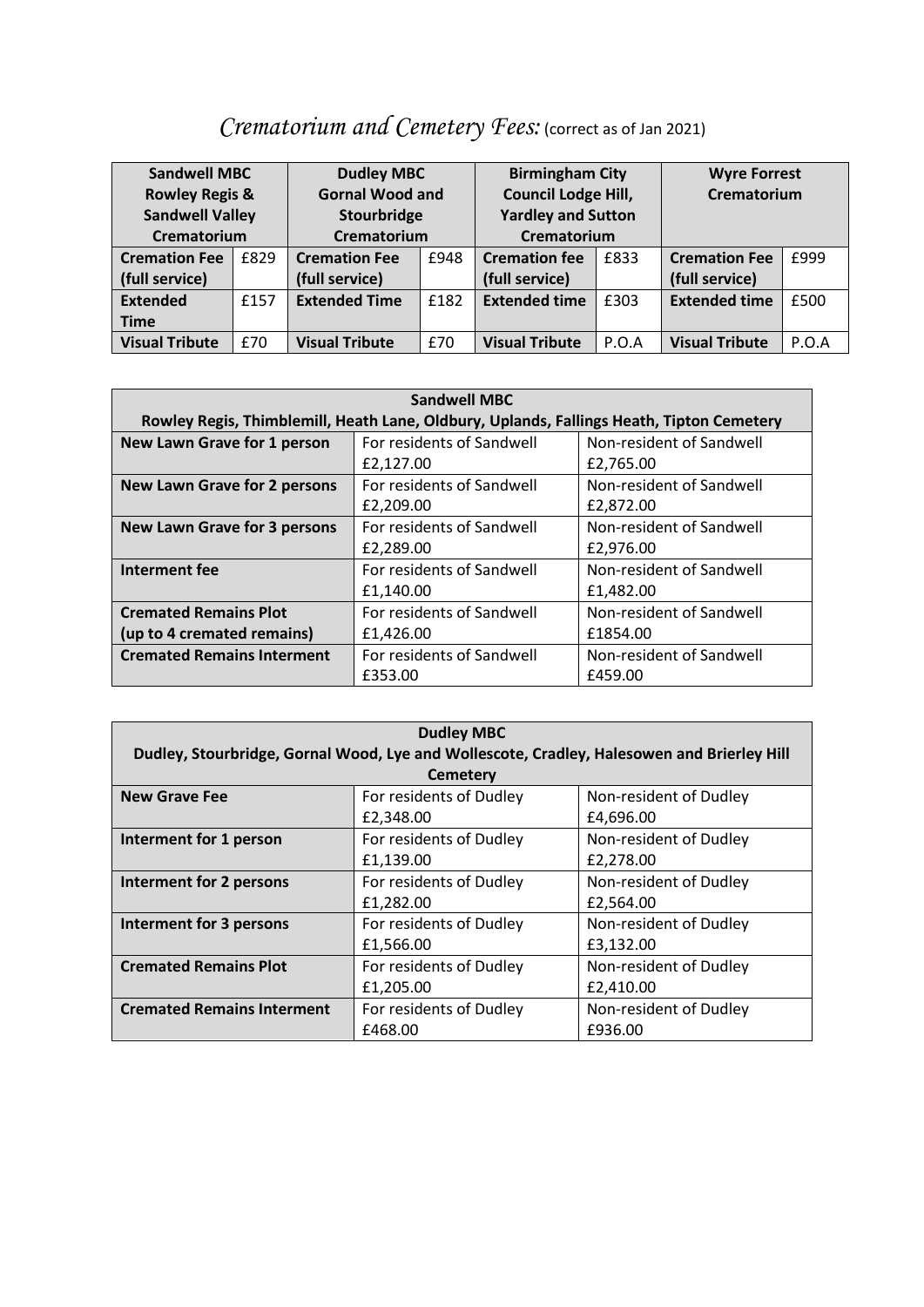| <b>Birmingham City Council</b>                                               |                             |                            |  |
|------------------------------------------------------------------------------|-----------------------------|----------------------------|--|
| Quinton, Lodge Hill, Yardley, Kings Norton, Witton and Handsworth Cemeteries |                             |                            |  |
| <b>New Grave Fee</b>                                                         | For residents of Birmingham | Non-resident of Birmingham |  |
|                                                                              | £2,270.00                   | P.O.A                      |  |
| Interment Fee per person                                                     | For residents of Birmingham | Non-resident of Birmingham |  |
|                                                                              | £1,065.00                   | P.O.A                      |  |

| Westall Park - Natural Burial Ground (single graves only) |                |  |
|-----------------------------------------------------------|----------------|--|
| <b>New Grave Fee</b>                                      | From £1,450.00 |  |
| <b>Interment Fee</b>                                      | £550.00        |  |
| <b>Memorial Plaque</b>                                    | £200.00        |  |

**The above costings are for Funerals conducted Monday – Friday. We are able to offer Funerals on Saturday's and Sunday's subject to availability. Please note there is a surcharge for weekend funerals from the Crematorium, Cemeteries and Gaunt's of Wollaston. Please speak to your Funeral Director for more information.** 

## **Children's Funerals:**

In the unfortunate event of losing a child, our sympathetic, caring Funeral Directors are available to offer sensitive advice and support at all times.

If you need to arrange the funeral of a child under the age of 18 years, we don't charge any Funeral Director fees.

Included at no cost:

A suitable coffin or casket (with a value of up to £300.00) Transferring your child into our care A Hearse or Limousine to leave from a local address to the place of service Unlimited Viewing in our designated sensory Private Chapel of Rest A personal Funeral Director offering our full Professional Services Order of Service booklets. 6 x sessions of bereavement counselling support if required

## **Crematorium & Cemetery Fees:**

The government announce The Children's Funeral Fund in 2019, this fund covers the cost of the crematorium or cemetery fees for a still born child after 24 weeks of pregnancy or a child up to the age of 18 years. This means there would be no cremation or burial fees to pay.

## **Chargeable extras:**

Horse Drawn Carriage or Alternative Hearse – Reduced fees - Price On Application Additional Limousines – FROM £100.00 Flowers – Price On Application Dove release (up to 6 doves) £120.00 Headstone & Masonry – Price On Application